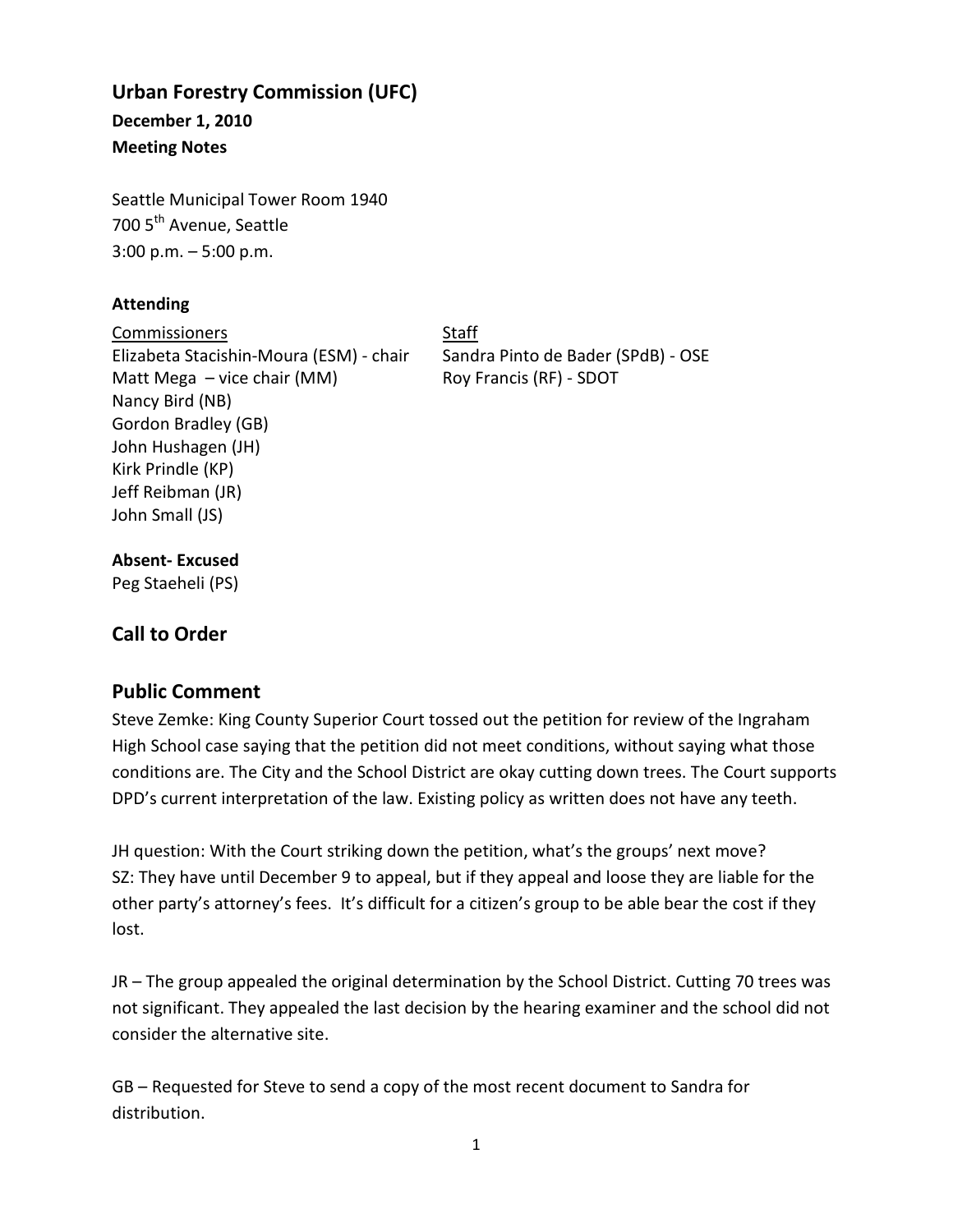SZ- They are still removing a quarter of the trees on the grove. These are the oldest trees in the city (70 years old). Mark Mead from Parks testified saying that those conifer trees are the type Seattle wants to preserve.

Michael Oxman: Wanted to give an update on the UW dorm project. 50 trees were removed. Elm Hall had eight exceptional trees. The UW did not take into account the arborist reports and did not include them in the plans review process. There is one Elm tree that is being preserved. Michael asked for a larger buffer zone for it to have a chance to survive. December 15 is the appeal hearing.

## **Approval of November 3 meeting notes**

**ACTION**: **A motion was made to approve the November 3 meeting notes as written. The motion was unanimously carried.**

## **Seafair Parade briefing – Roy Francis (SDOT)**

Roy Francis from the Seattle Department of Transportation wanted to give the Commission a heads up regarding an issue related to the Seafair Parade on  $4<sup>th</sup>$  Avenue. In the past, the organizing committee's CEO has asked SDOT to prune trees along 4<sup>th</sup> Avenue route to accommodate the parade's balloons. SDOT has done so reluctantly because  $4<sup>th</sup>$  has become a beautifully canopied street and pruning weakens and damages the trees. This year they decided to tie back the branches instead of cutting them.

SDOT will be sending a letter to the Seafair committee saying that SDOT will not be tying or cutting the branches in 2011.

The City-wide Seafair Committee is likely to support the pruning of trees. SDOT believes it's a bigger issue than pruning trees. Pruning has adverse effects and is inconsistent with efforts to increase canopy in the city. SDOT receives other requests from people to prune trees for different reasons. This specific request conflicts with the overall goal of the Urban Forest Management Plan (UFMP).

JH – He would tell them to go pound sand. This is at cross purposes with what we are trying to accomplish. The carbon footprint of Seafair is astonishing. It's an archaic form of entertainment.

MM – Was this part of the Urban Forestry Interdepartmental Team (IDT) discussion?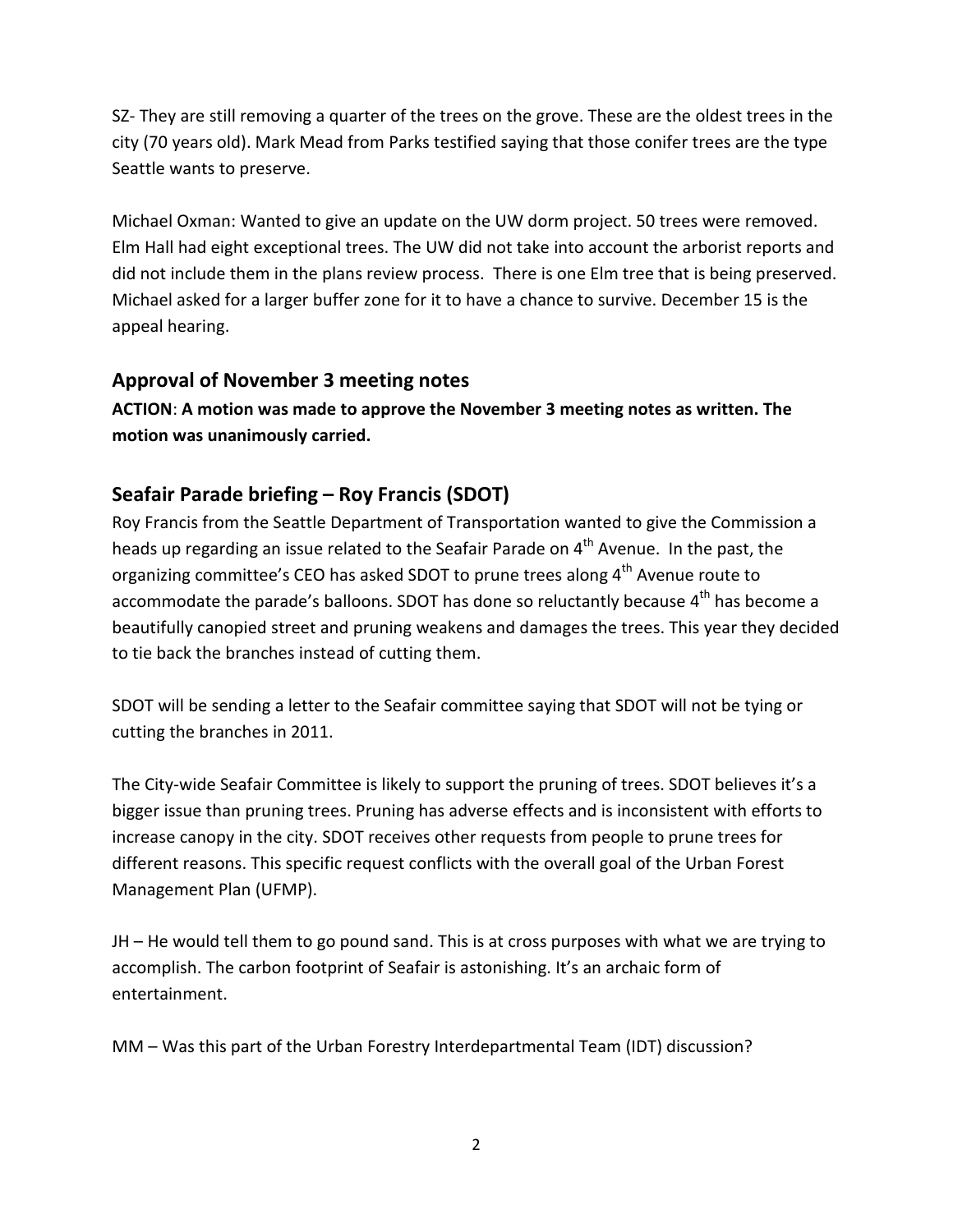$RF -$  yes it was.  $6<sup>th</sup>$  avenue would be perfect. It's wide and has little canopy. He sees digging of heels going on.

ESM – What organizations are we talking about?

RF – the Seafair Committee is a non-profit organization. There is a City Special Events Commission formed by city departments. But SDOT is not part of that commission, and the chair was not sympathetic to Roy's plea. The next step is going to be for Roy to draft a letter to the Seafair committee.

NB – what is their muscle?

RF – They could portray the city as the Grinch that stole Christmas. That's why they are trying to address this issue early on.

ESM – this could be an opportunity for the City to be on the spotlight. Seafair is changing streets in support of the UFMP's goal of 30% canopy cover.

 $KP - Why$  are we concerned about the trees on  $4<sup>th</sup>$  avenue?

RF – because they are healthy, mature trees.

JH – looking into the future, if the parade were to take place on  $6<sup>th</sup>$  avenue it's important to begin planting columnar trees that would be appropriate.

GB – it would be helpful to understand the magnitude of the problem when drafting the letter. Talk about number of trees, species, impact, that would help with the argument.

RF – pruning pushes trees to grow branches in odd ways and weakens the whole tree.

GB – when making the argument on the letter include data.

ESM – the city would not move a light pole to accommodate a parade. Trees need to be considered infrastructure just as a light pole is.

#### **First year Work Plan discussion – Nancy Bird**

NB took the 5-year work plan with actions and benchmarks and decided on something that was reasonable for 2011. She is open to feedback. Nancy walked through the draft 2011 UFC work plan. Jeff Reibman is working on the permitting issue and not all the details of the plan are pinned down today but this document is more of a guide.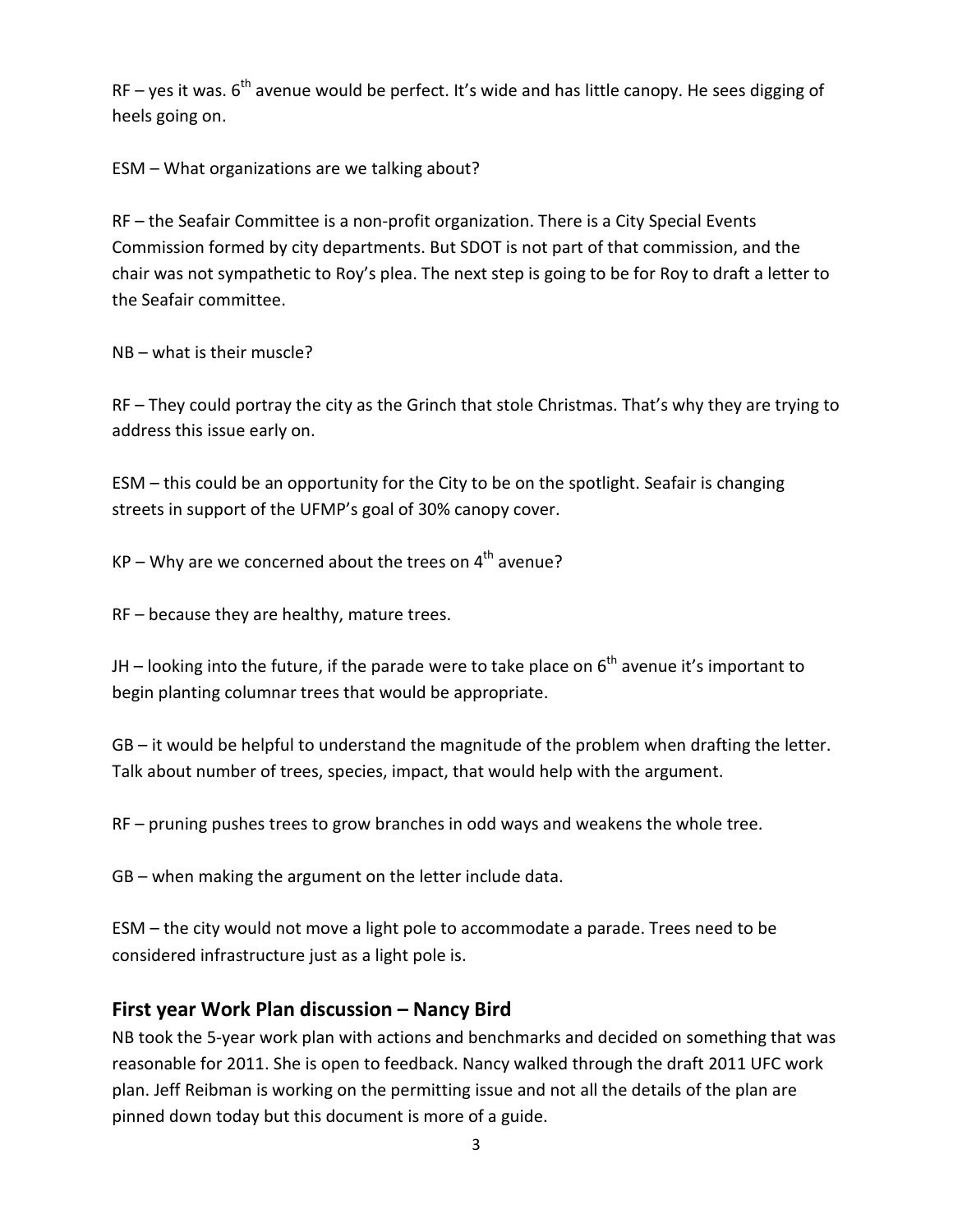JH question: Last month the UFC submitted a statement to Council regarding the Tree Protection Ordinance. Where is that? Was it well received?

NB – it would be important to understand the feedback loop as part of the 2011 work plan. JR – the UFC needs to work with Council and other City groups to formalize expectations on feedback loop

NB – She proposed committee leads for different sections of the plan. Position papers supporting the UFC work would be posted on the website.

Under Engagement and Outreach – she proposes working with DPD on how things work in the city. Invite guests and have more direct engagement. Put together a list of visitors (internal and external) with dates.

ESM – do we get to schedule tasks out delegate them into the committees? Tackled first by the UFC as a whole and then go to committee?

NB – It would be more the committees instigating the conversation and then bringing it to the UFC as a whole. Another column on the work plan could have start dates.

JR – some issues might be addressed by a single person, not always by a committee

ESM – Do we want to re-visit the conversation about creating ad-hoc committees or keeping the current committee structure?

JS – At the end of the last meeting it was considered having full Commission meetings twice a month. It might be more efficient to have one person plug away at something and then bring it to the full commission.

MM – the full commission took over committee meeting times when dealing with complex issues. Need more time to do the work

JR – The UFC has been in a three-meeting cycle to go from inception to vote

JS – Having a concrete work plan to guide work will be useful

NB – a decision needs to be made. Keep standing committees with ad/hoc meeting times?

JR – proposes to meet every other week as a full commission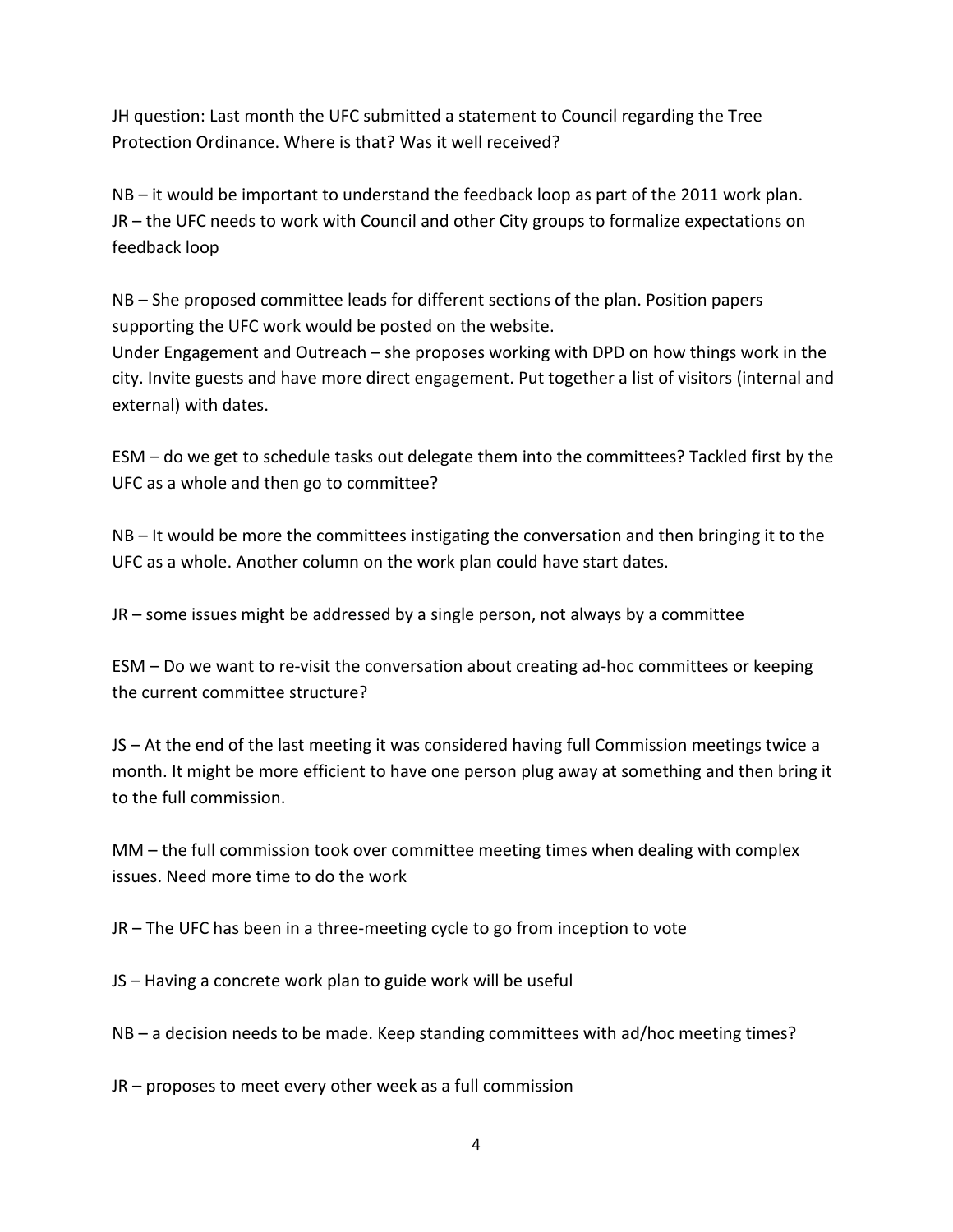ESM – Having structured committees might not be helpful. Having groups tasked with work plan items might be more productive

NB – if keeping committees, the community committee could help further the conversation taking place elsewhere

JR – it would be easier to address more issues at the same time. More full commission meetings and going with individual task groups to do more work independently. Right now the committees are one arm of the full commission which is stifled due to meeting only once a month to make decisions

MM – proposes to meet twice a month with different agendas

JS – Made a motion to disband all standing committees MM – Seconded the motion

#### **ACTION: The motion disbanding all standing committees was unanimously carried**

JR – Made a motion to have full commission meetings twice a month JS – Seconded the motion

#### **ACTION: The motion proposing to have full commission meetings twice a month was unanimously carried**

By-laws will need to be amended accordingly.

JR – What would be the actions for January?

- Position paper – DPD is asking for specific ideas on what the permit system would look like. They are looking for direction. The Management committee was having conversations on specifics of a permit system. Made assumptions on who should apply, etc. Go back a step and say "we believe there should be a permit system" and it should look like this, make baseline assumptions

JH – can lift quite a bit from the second letter sent to Council

NB – we could get input from other municipalities

- KP would like to invite Deb Powers from Kirkland. They have a successful system
- MM include different options with specific recommendations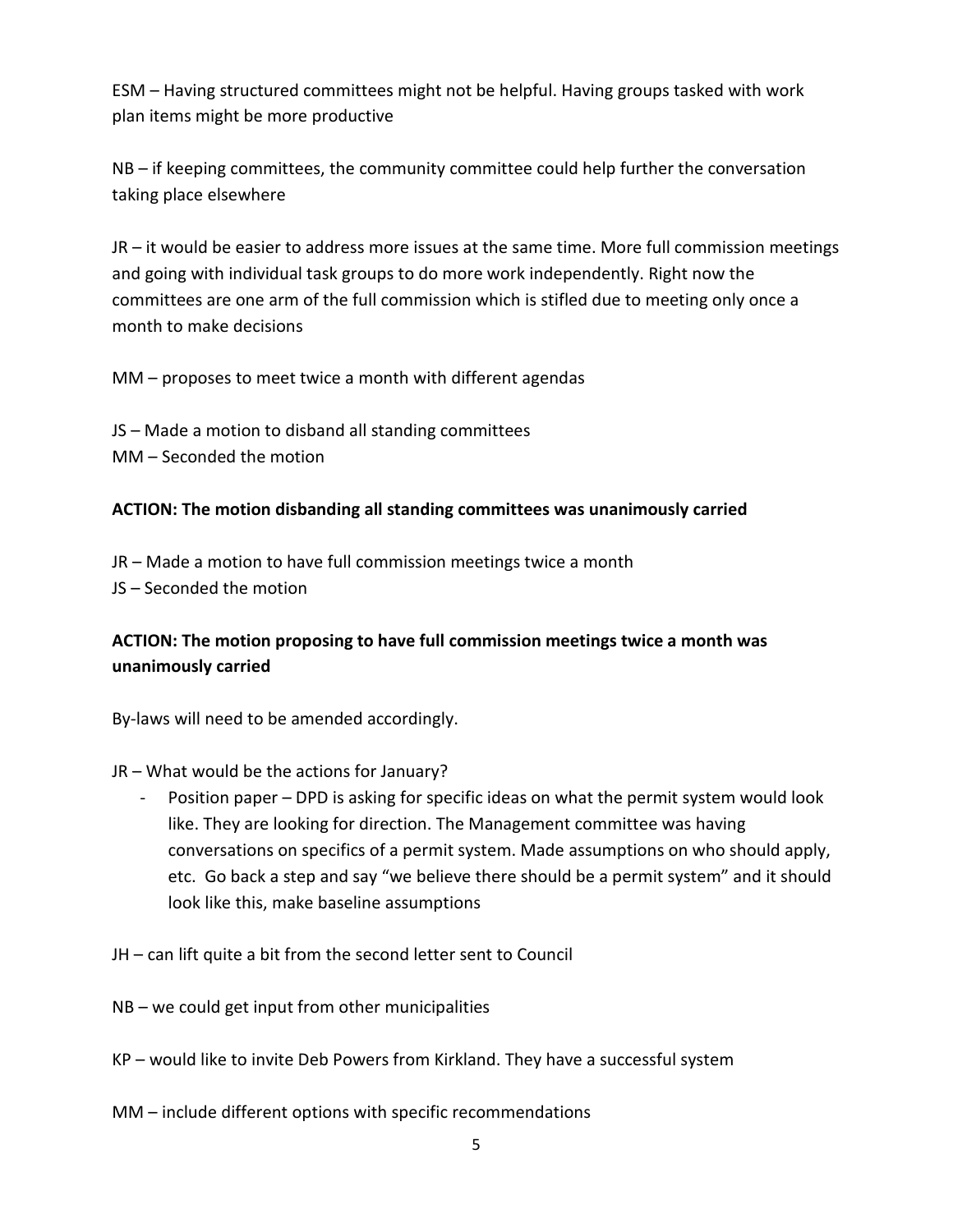JH – get Deb Powers here sooner than later to hear from her.

MM – include Deb in briefing and discussion

JR – DPD is putting together comments, planning to revisit the proposal, modify and work with elected to produce a revised proposal. They would like 'finger prints' in the knife.

KP – doesn't think Brennon has been faithfully representing what the UFC has said and doesn't know that DPD's director is very informed

NB – other things should make it in the position paper also, such as protecting existing, significant trees

GB – permit ideas are a means to an end. Say what we are trying to accomplish

JH – we might want to get more information from Atlanta, since it's a city closer in size to Seattle. Maybe talk to Kevin Laclaire from Bellevue?

JS – we need to produce position papers for other pieces of the letter sent to Council

JH – is the interim ordinance still in place? Will there be a new re-write?

JR – the process is the same with an extended time line. DPD will talk to the Mayor and City Council.

MM – invite DPD to hear on the other issue papers

JH – are we then stuck with the Ingraham and UW situations?

KP – the UFC could comment on both cases

JH – might be looking at 2012 for full implementation. The State of Washington can't cut its way into solvency and the City of Seattle can't preserve its way to 30% canopy cover.

MM – provide comments to document provided by Nancy. Send them to Matt directly

JH – How does the city move forward to cut pavement and plant trees? It would be interesting to learn the institutional history of how some of the large planting projects were done, such as Forward Thrust in the 60s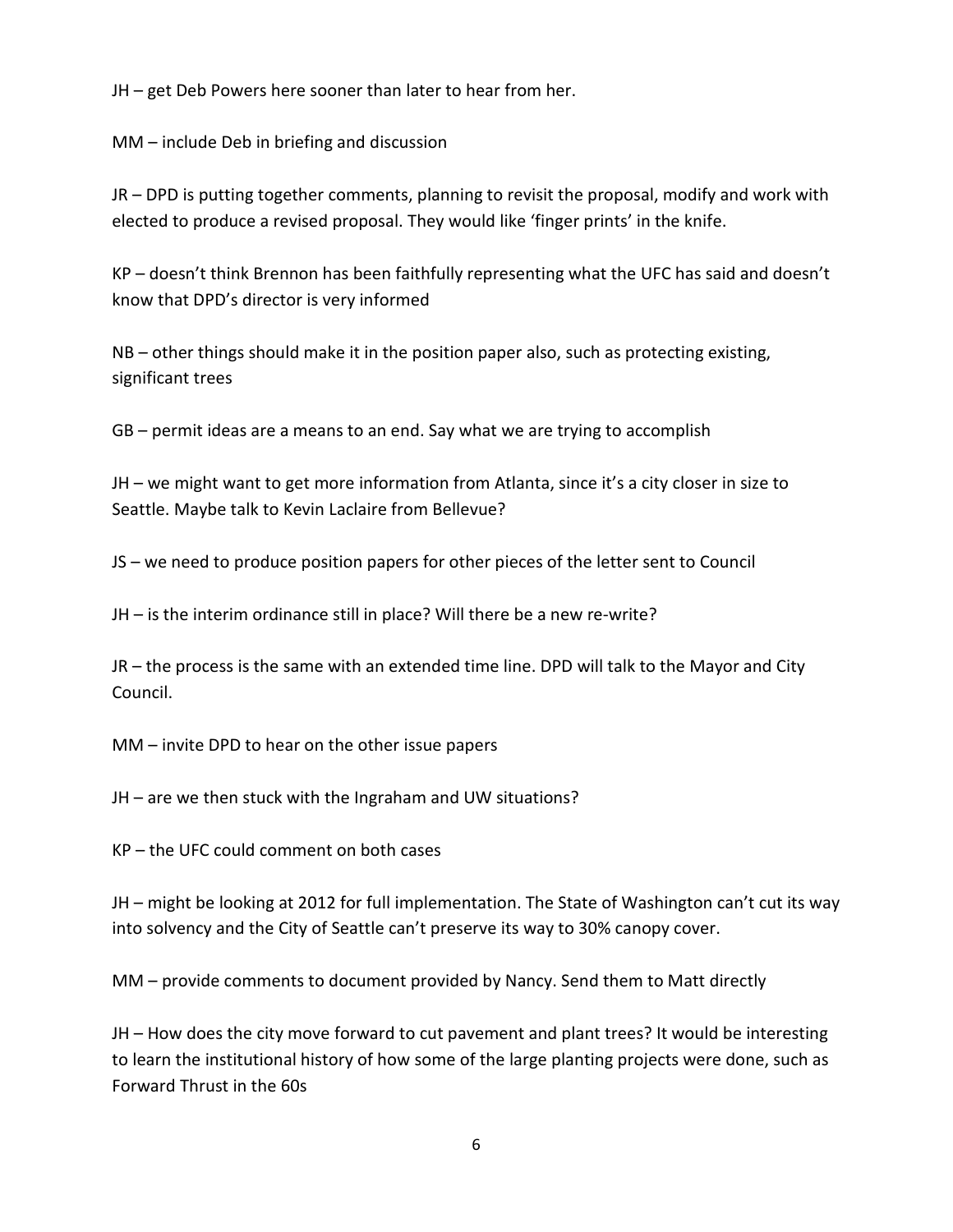MM – pro-parks levy – habitat restoration. Maybe 2013-2014 another initiative to work on infrastructure and ecosystems.

GB – Ecosystem metrics wouldn't that get to the issues we are talking about?

## **Elections: Chair, Vice-chair, Position #9**

JH – Due to personal circumstances he doesn't believe he will be able to fully perform the duties of vice-chair if elected.

Voting by secret ballot took place with Matt Mega running for the chair position; and John Small, Jeff Reibman, and John Hushagen running for the vice-chair position. Commissioners also voted on whether to re-appoint or not Nancy Bird in Position #9.

**Voting results: Chair – Matt Mega Vice-chair – John Small Nancy Bird re-appointed to Position #9**

## **2010 Annual Report**

ESM – Work is being done on the 2010 annual report. A draft will be circulated for commissioners to provide input

## **New Business and Announcements**

\_\_\_\_\_\_\_\_\_\_\_\_\_\_\_\_\_\_\_\_\_\_\_\_\_\_\_\_\_\_\_\_

None

## **Adjourn**

## **Community Input:**

**From:** Michael Oxman [mailto:michaeloxman@comcast.net] **Sent:** Monday, November 08, 2010 1:47 AM **To:** SeattlePOSA@yahoogroups.com **Cc:** McGinn, Mike; Sugimura, Diane; O'Brien, Mike; Licata, Nick; Conlin, Richard; Bagshaw, Sally; Clark, Sally; PintodeBader, Sandra; Burgess, Tim **Subject:** UW dorm to take out 8 Exceptional Trees

Howdy,

This is yet another letter where a citizen says that developers plans announced to destroy huge trees are being rubber stamped by the Seattle municipal government.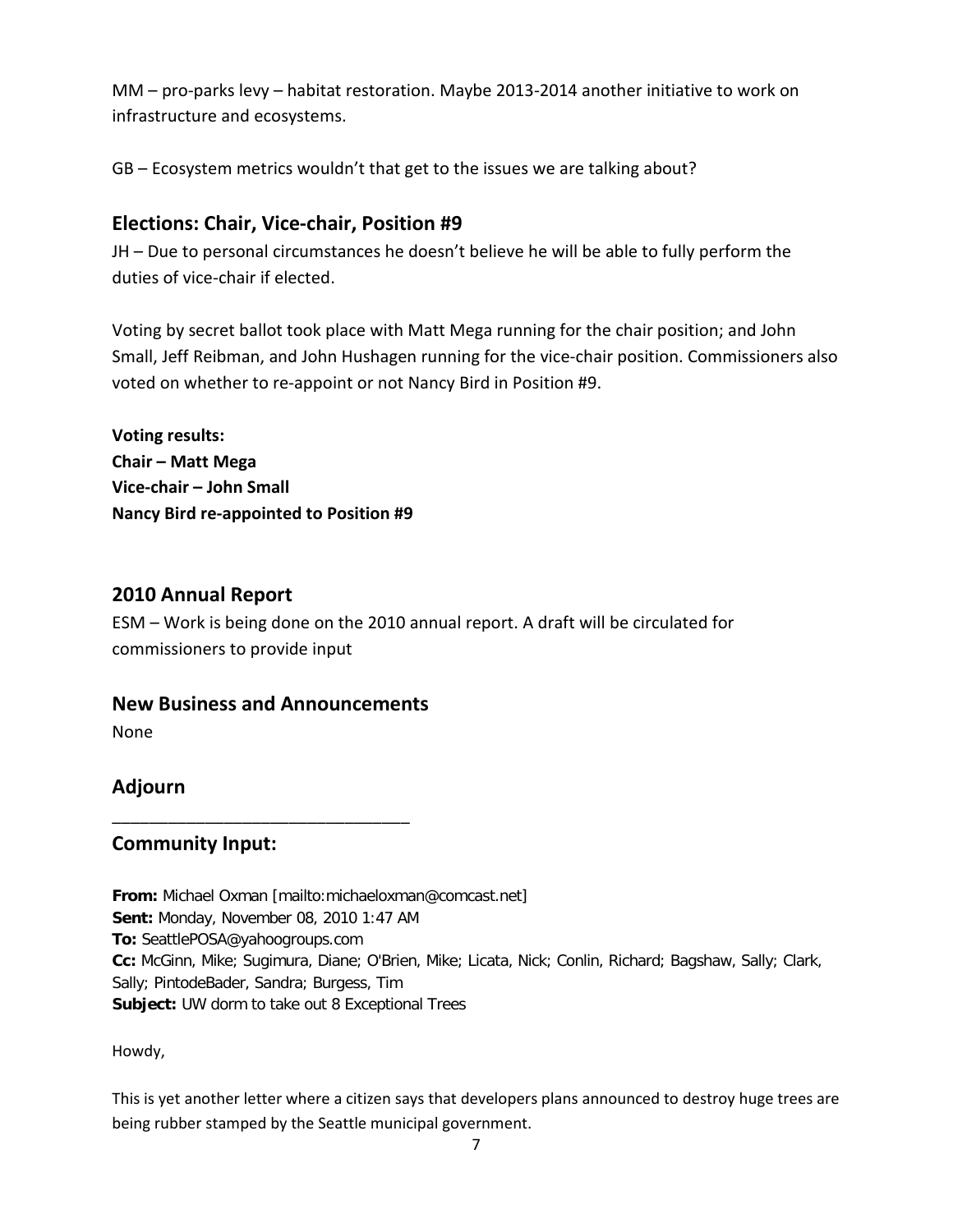

Here are some details. The deadline for filing an appeal is tomorrow, November 8th, 2010. Friday I went down to city hall to get info on this proposed project at 1218 NE Campus Parkway (the entire block between Brooklyn & 12th Ave, bounded by 41st St on the north), the site where UW plans to take out 8 exceptional trees. The Brooklyn building & 5 houses are to be torn down.

The file with the documents in the planning office didn't have the arborist report included. The planner wasn't in. Neither the UW project manager, nor the UW Landscape Architect were able to be reached by phone. Via voicemail, I found the UW Campus Arborist only knew about the Brooklyn Elm that is to be 'saved', but not the 8 other Exceptional Trees to be bulldozed.

The N/S alley will be given to UW free of charge by the Seattle Department of Transportation. (Lessee, we need money, and we're donating a piece of real estate that is 20' wide X 200' long [about 4,000 Sq Ft., or \$400,000] to the State of Washington so they can build a \$17 million dorm?) Guess how many parking spaces are proposed? It appears 2 (yes, two) parking spaces will be built.

Rather than be set back away from the sidewalk as required by design guidelines, this 7 story dorm was given a departure to build right up to the property line. This won't leave enough room for planting trees or landscaping.

A single large American Elm tree will remain, but its health & roots will be compromised by excavation, stockpiling, compaction, sterilization, & drying out of the soil, exhaust from hundreds of vehicles tailpipes blowing into the canopy during months of construction, pollution from building materials like pressure treated lumber, gasoline & diesel fuel, paint spray drift, and fertilizer, and dozens of holes to be dug under the dripline for planting shrubs. Trenching scars that look like Frankensteins neck will traverse the root zone for installation of irrigation and electrical lighting. All light will be blocked from the West and North sides of the tree by the 70' tall, 230 bed structure. The actual extent of the root system of this tree goes waay beyond the dripline, but the city is allowing construction in this zone.

A similar Elm nearby at Roosevelt High School is mostly defoliated, only a few years after the \$90 million dollar construction project chopped up all the roots. The Brooklyn Elm won't last long, either.